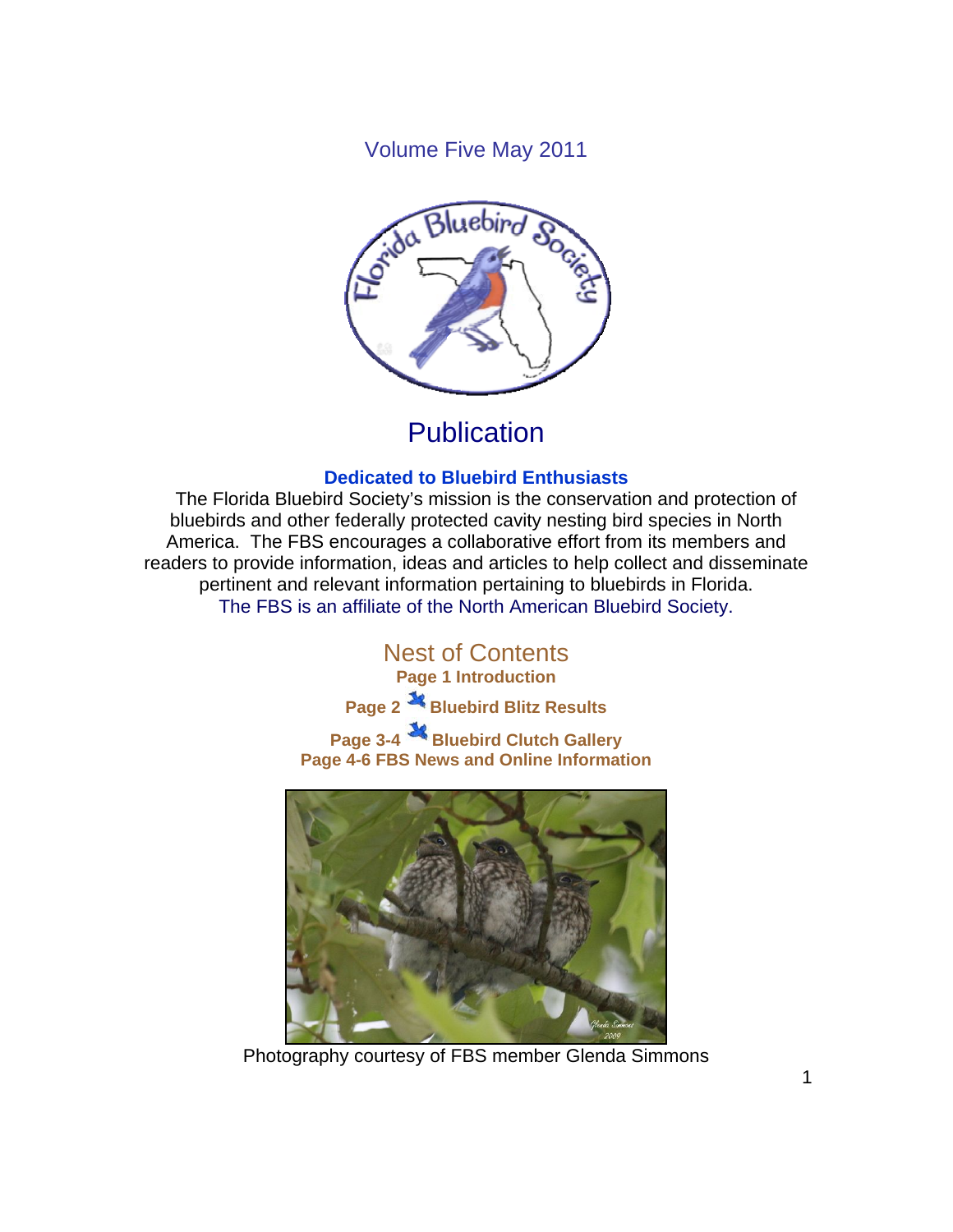

**The 2011 Spring Statewide Bluebird Blitz April 2-3, 2011** 

As part of our activities to determine where bluebirds live in the state, the Florida Bluebird Society (FBS) held the first spring

statewide data collection event on April 2 and April 3, 2011. This date was chosen to help us determine where bluebirds are during nesting season. Another Blitz is planned for Friday November 18, and Saturday November 19, 2011 that will provide information on diet and habitat used during non-breeding season throughout the state.

We thank all who participated in the Statewide Bluebird Blitz. We are pleased to report that there was participation from all of our seven regions. The sixty sighting reports submitted by forty-three participants documented 390 bluebirds. There were also many reports of eggs. We had reports from eighteen of Florida's sixty-seven counties. There were more reports from private than public lands.

We do appreciate the reports that were submitted where no bluebirds were found during the Blitz. We also appreciated those that reported the number of eggs.

What conclusions can be drawn from the inaugural Spring Blitz data? At this point, probably nothing definitive, but we are trying to compile data from Blitz and other sources that we hope to use to prove or disprove some theories about bluebirds in Florida. We will need data collected over time to form any valid conclusions, and truly help bluebirds in Florida. For those of you with nest boxes, probably the most important piece of data you can keep is the data the first egg is laid.

Please mark your calendar for the Fall Statewide Bluebird Blitz to be held November 18 & 19, 2011. We have chosen a Friday and Saturday in an effort to include schools and those who might be able to do surveys during work hours. All you have to do is look for bluebirds, and report what you find. 2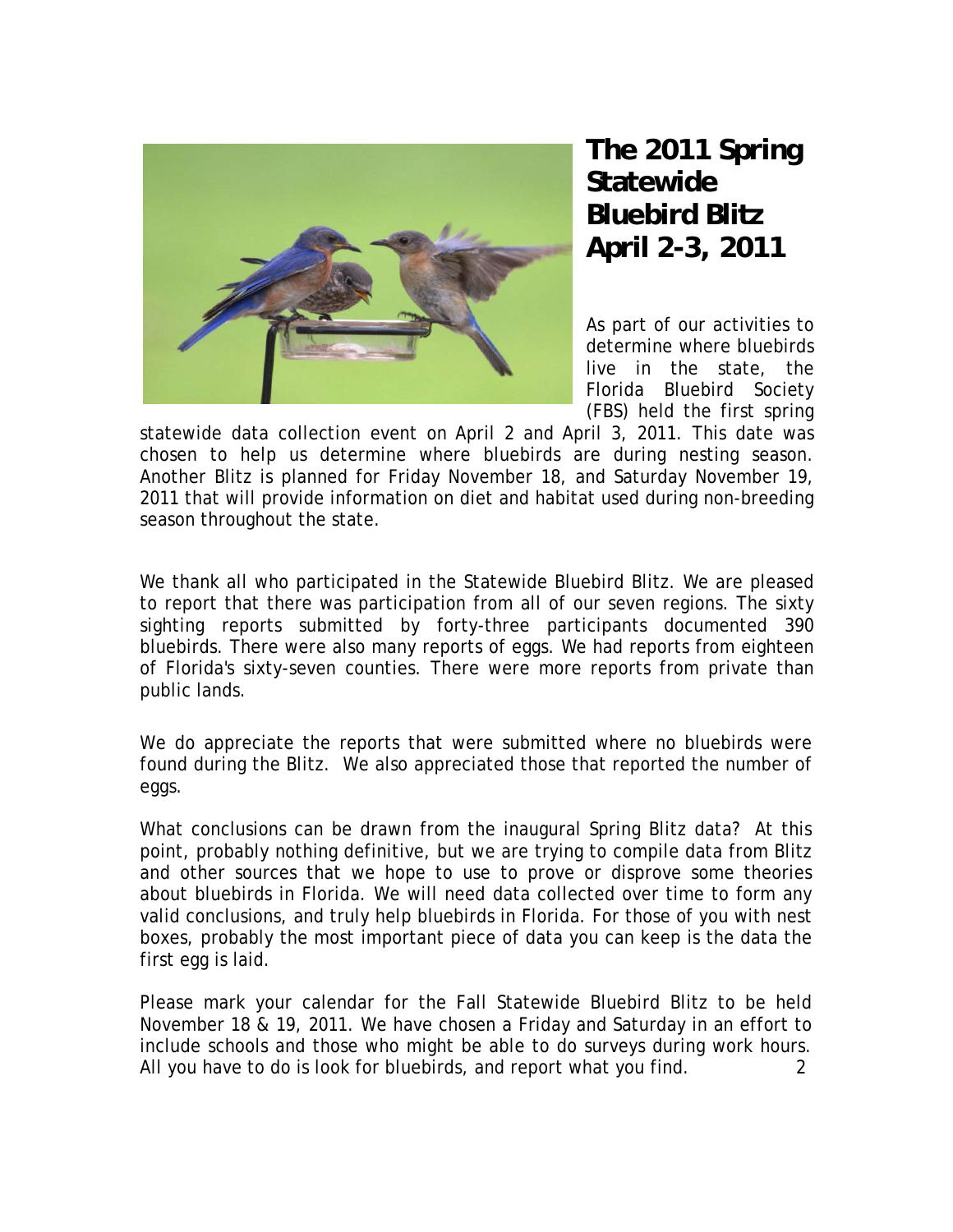## The Bluebird Clutch Gallery



**We would love to fly into your backyard and see pictures of your bluebirds with any informative and interesting stories you may have about them. Please keep pictures to a maximum of 4 for each submission and a short story if you have one. We may have to edit your submission to accommodate space or to complement other newsletter content for that issue.** 

**We can use one submission per monthly issue so we will save multiples received for future issues. Please email your pictures and stories to Barbie Arms, FBS Corresponding Secretary at** floridabluebirds@aol.com

### **Boxes are Successful**

**Back in March 2011 during our Semi-Annual meeting FBS erected 2 Bluebird boxes as part of our field trip. The first box erected below, with Bill pennewill proudly standing next to it, is being monitored by the home owners. The bluebirds got a late start with this box but the Bluebirds finally took residence laying 5 eggs and they all hatched a few days ago on May 11.** 

**The second box we erected had a nest right away with a total of 5 eggs. Barbie Arms was monitoring the box for the home owners and is happy to report 4 fledglings with only one egg that did not hatch. Barbie is eagerly awaiting the next batch of babies at this site! Thank you for this wonderful project!**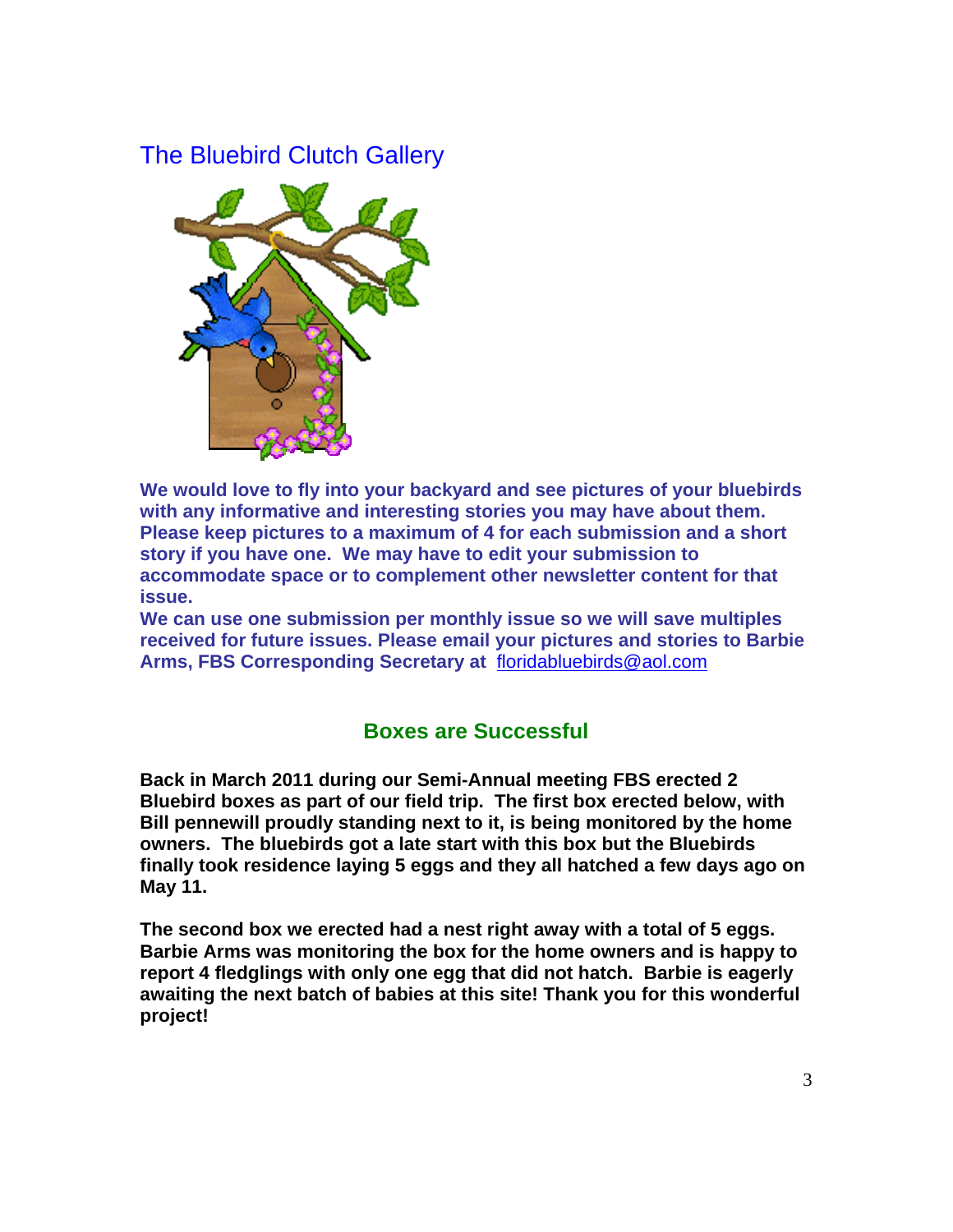

# WELCOME



## **NEW MEMBERS**

Jacqueline Ott Lutz, FL.

Brad Gosen Brooksville, FL.<br>Bob Montanaro Vero Beach, FL Vero Beach, FL.

**We are excited you joined our nest!**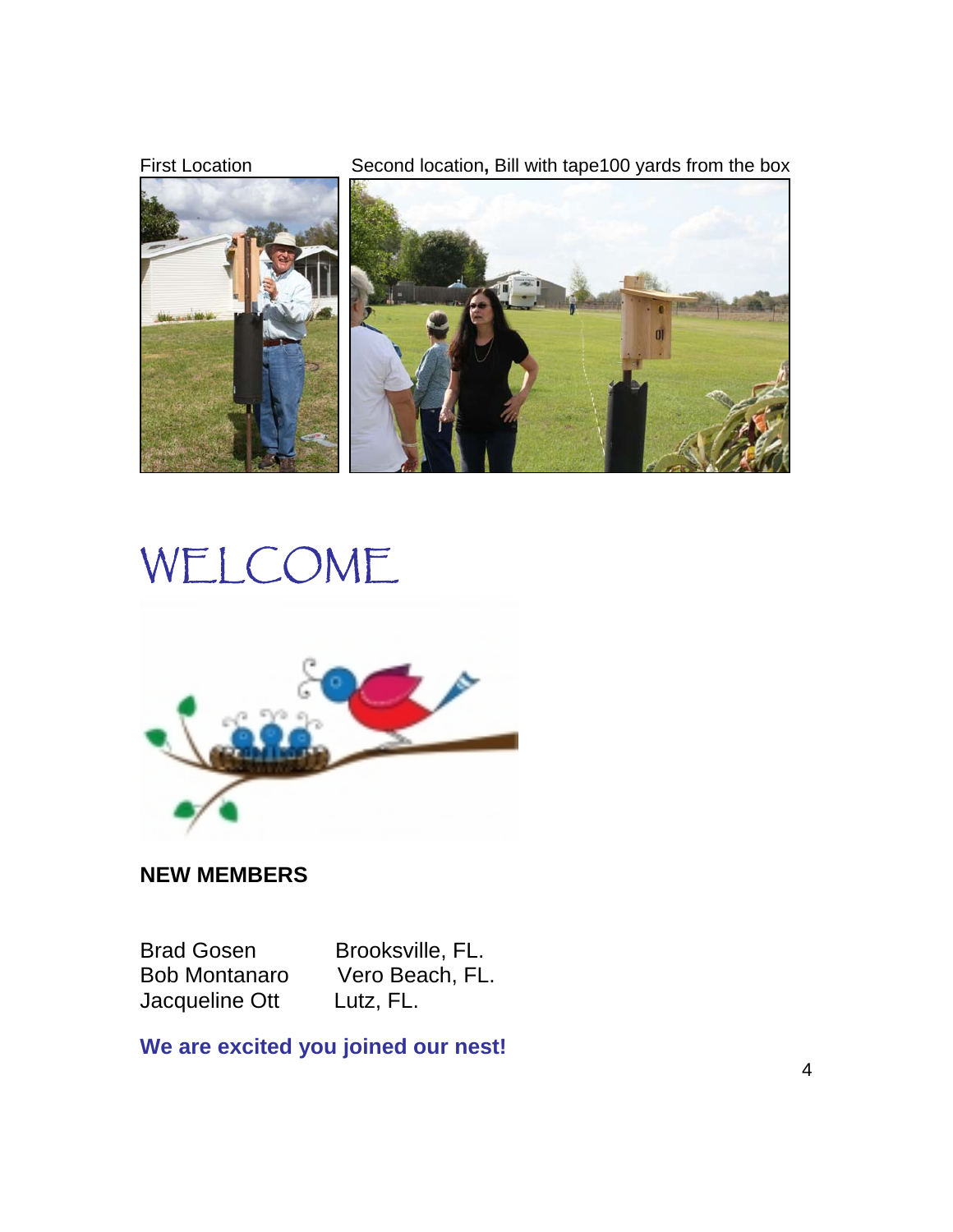## **Cool** Bluebird Facts



Eastern Bluebirds eat mostly insects, wild fruit and berries. Occasionally, Eastern Bluebirds have also been observed capturing and eating larger prey items such as shrews, salamanders, snakes, lizards and tree frogs.

-Courtesy of Cornell University-



The North American Bluebird Society announces their Annual Convention hosted by bluebirds across America to be held in Jackson, Tennessee. Email contact is Farrell Roe at ROERockingR@aol.com, Phone (731) 424-6161. Please visit the website for more detailed information by clicking on the Annual Convention tab at http://www.nabluebirdsociety.org/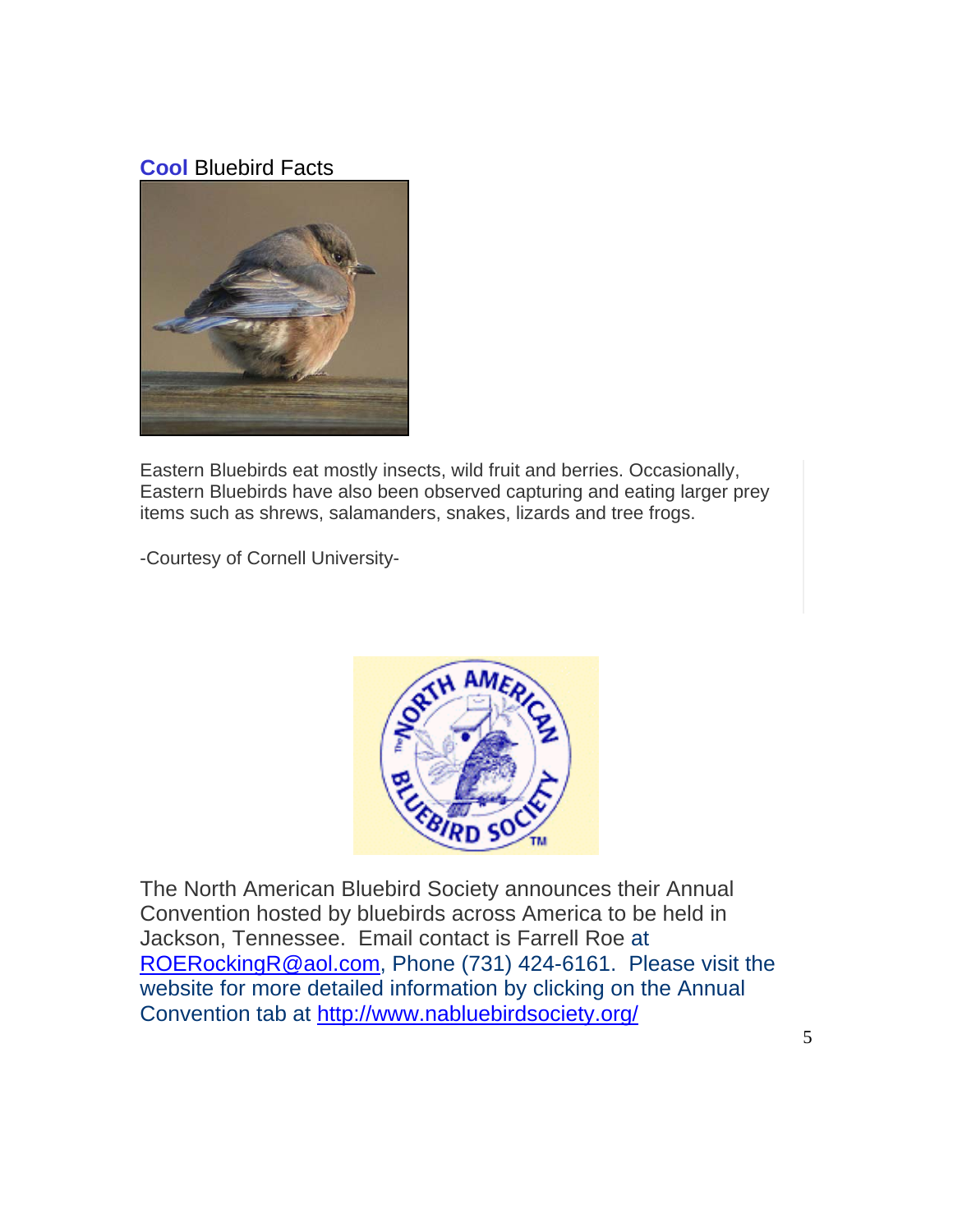#### **Research Project**

Bob Peak of Henderson, KY a member of the North American Bluebird Society since 1990 is doing some research about the incidence of *white* bluebird eggs in various parts of North America. He is particularly interested in the percentage of white eggs that bluebird trail monitors/managers have discovered over the course of time. He would appreciate any data you would be willing to share concerning this issue. You can email Bob at blubrds@bellsouth.net if you have any white eggs to report.

#### **Exciting News!**

**We are now registered with the USA National Phenology Network website http://www.usanpn.org/home We are registered with Nature's Notebook a new project available for groups and Organizations. This Notebook will allow our members to report their nesting data on bluebirds in Florida. More info to come as we develop our Notebook.** 

**We have a new email address floridabluebirds@aol.com . Future group mailings and newsletters will be sent through this new address so please adjust your mail preferences to continue to receive our important membership information.** 

#### **\*\*Reminder\*\***

If **you** are planning to change **your** email address please inform us and send updates to Barbie at the new address **floridabluebirds@aol.com**

**Want to communicate with the Florida Bluebird Society, other bluebird enthusiasts, or simply have a bluebird question? Please visit our website** 

**Website http://floridabluebirdsociety.com/ Or Email: floridabluebirdsociety@yahoo.com** 

DelphiForums: where you can ask questions about Eastern Bluebirds Florida Bluebird Society at Delphiforums http://forums.delphiforums.com/FLBluebirdSoc.start You will need to register for a free screenname to post at Delphi

Facebook: http://www.facebook.com/pages/Florida-Bluebird-Society/146994685328275